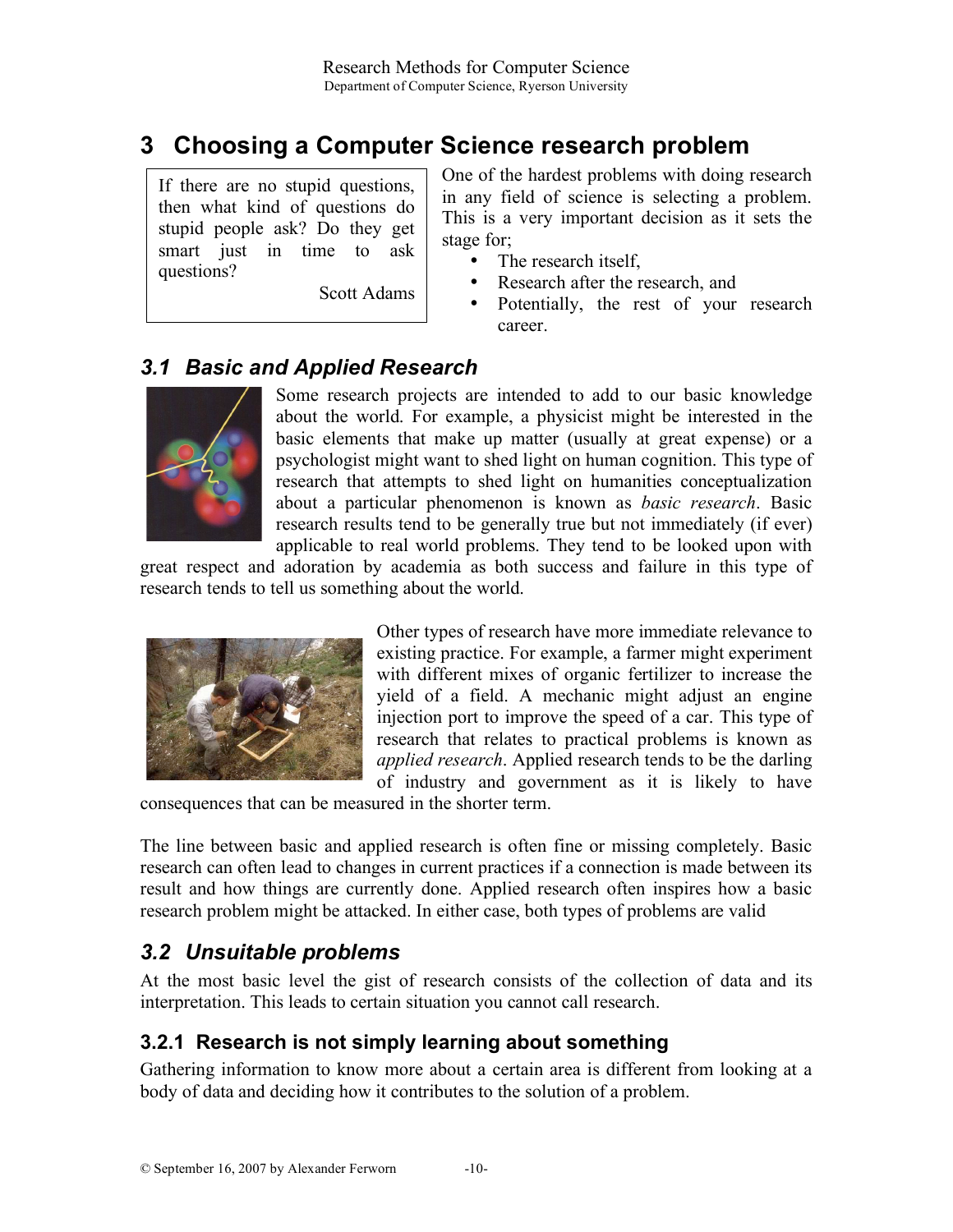### **3.2.2 Research is not the simple comparison of data sets**

This does not meet the bar of analysis. Simply gather data and than gathering more data and perhaps showing the data together in table or chart form is often little more than a graphical trick.

### **3.2.3 Correlating data sets is not research**

Using a statistics to indicate that two data sets are related is simply a calculation. It does not involve investigation and does not shed light on why the data is related.

#### **3.2.4 Research problems do not simply result in a "yes" or a "no" answer**

In a sense, this is the same as the section above. A simple statistical trick is often all that is necessary. Again, the important concept of why something happens is missing.

## *3.3 What is a good problem for you?*

Man approaches the unattainable truth through a succession of errors.

Aldous Huxley

Selecting a problem is highly influenced by the personality of the person picking it. In general, a good problem for an individual has all three of the following characteristics:

- You find the problem interesting
- You feel the problem is something you can tackle in a reasonable amount of time.
- You care about the problem enough to expend resources on in terms of time, effort, money, etc.
- You think you might be able to make a contribution to solving the problem or part of it.

If any of these characteristics is missing in the perspective problem you examine, it is time to find a new problem!

### *3.4 Finding a legitimate problem*

There are often many places one can search to find legitimate research problems.

#### **3.4.1 Supervisor Suggestions**

Your supervisor may have many suggestions based on their own research in an area for your research project. Often, they can provide detailed insight into the nature of any problem they suggest. As such, your supervisor should always be tried first.

#### **3.4.2 Suggestions of Others**

It is often valuable to read the "future research" section of a research paper. Suggestions are often made by a paper's author. These suggestions may spur your interest in a research problem. This approach may be problematic as some papers attempt to leave everything that is hard to do for the distant future.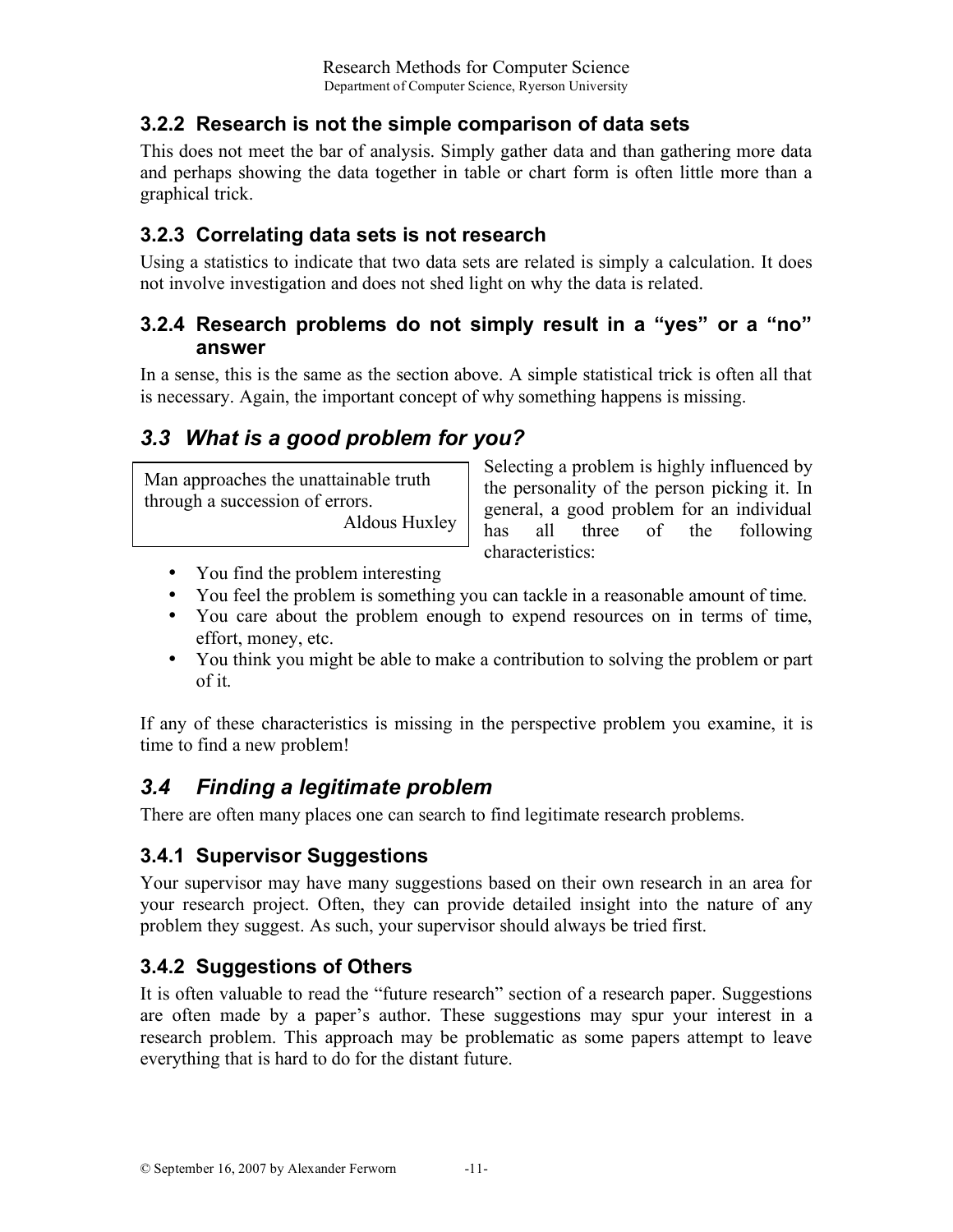#### **3.4.3 Replicate Research with modifications**

Changing some of the settings of previous research often leads to new and sometime unexpected results.

#### **3.4.4 Apply an existing technique to a new domain**

This might be using a modified algorithm to manipulate data in another field in order to achieve a new result

#### **3.4.5 Address Contradiction and Ambiguity**

You may be able to find results that contradict each other. The contradictions may be reported by two or more researchers exploring an existing problem. Finding ways of explaining the contradictions requires research.

Often the research results of others have areas of ambiguity that may be ripe for exploration. If something is unclear in a paper, it is wise to contact the author for an explanation before assuming the ambiguity is worthy of additional research.

### **3.4.6 Challenge Findings**

If you believe some one else's result may be incorrect, you may attempt to disprove their results formally as your research effort.

### *3.5 Stating the problem—Famous First Words*

In this section a large number of opening words are provided for the creation of research questions. Start off with one of these babies and you are on your way ;-)

- The current study investigates the relationship between ...
- The focus of this study will be on  $\dots$
- The main purpose of this study is . . .
- The objective of this research is to determine ...
- The present study is designed to examine ...
- The primary goal of this study is ...
- The primary concern of this research is . . .
- The principal objective of this study is  $\dots$
- The purpose of this study is to address the problem of ...
- The purpose of the present study is ...
- The purpose of this study is to advance understanding of ...
- The purpose of this study is to determine ...
- The purpose of this study is to develop a conceptual model ...<br>• The nurnose of this study is to evaluate ...
- The purpose of this study is to evaluate  $\dots$
- The purpose of this study is to explore the ...
- The purpose of this study is to examine and better understand the effects of ...
- The purpose of this study is to inventory . . .
- The purpose of this study is twofold. First, this study will assess the ...
- This research concentrates on . . .
- The research problem for this study is to describe the ...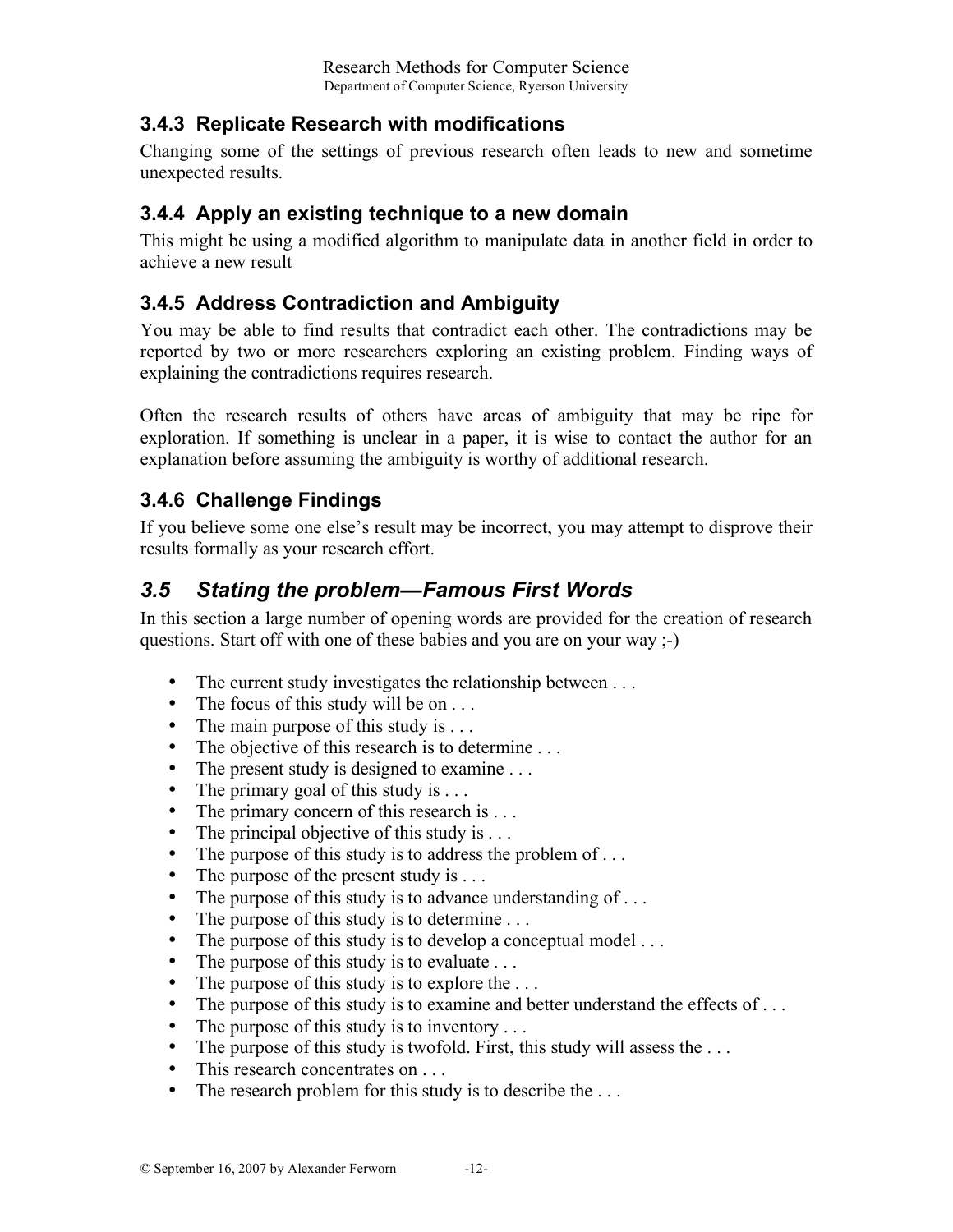#### Research Methods for Computer Science Department of Computer Science, Ryerson University

- The specific objectives of the present study are ...
- This study examines the relationships among ...
- There are several reasons for inquiring into ...
- This thesis explores the idea . . .
- This thesis will deal with ...
- My thesis is...
- This investigation will explore ...<br>• This investigation represents an att
- This investigation represents an attempt to address several . . .
- This paper is concerned with ...
- This paper will focus on . . ..
- This research represents an investigation into the problem of ...
- This research represents an attempt to test the effectiveness of ...
- This study examines . . .<br>• This study has two purpo
- This study has two purposes . . .
- This study is concerned with ...
- This study is an attempt to . . .
- This study is based on several assumptions . . .
- This study is designed to replicate...

#### *3.6 Evaluating the problem statement*

There is an associated checklist for creating a problem statement.

- o Research statement written clearly.
- o Problem stated in grammatically complete sentences.
- o Problem has clearly stated limitations.
- o Statement has potential for leading to important results.
- o The statement will lead to the analysis of data.
- o The problem is focused enough to lead to an answer with reasonable effort.
- o Problem has been reviewed by someone else who provided feedback.

#### *3.7 Caveat Section*



Several years ago I attended a student conference involving many Engineering graduate students. One of the presentations I listened to was made by a former Engineering masters student who had recently graduated. The talk was titled something like "Fourier Methods for Resolving Antennae Noise". Over the next 45 minutes he showed many slides indicating the different Fourier methods he had used to attempt to reduce the amount of intermittent noise that had been experienced in the signal of an antennae mounted on the CN Tower. Clearly, the student had done quite a bit of research and wanted to share it.

Not knowing much about Fourier methods, I started asking questions about the problem he was trying to solve. Eventually I asked which Fourier method yielded the best results? He seemed quite surprised at this question and responded with, "Why none of them. It